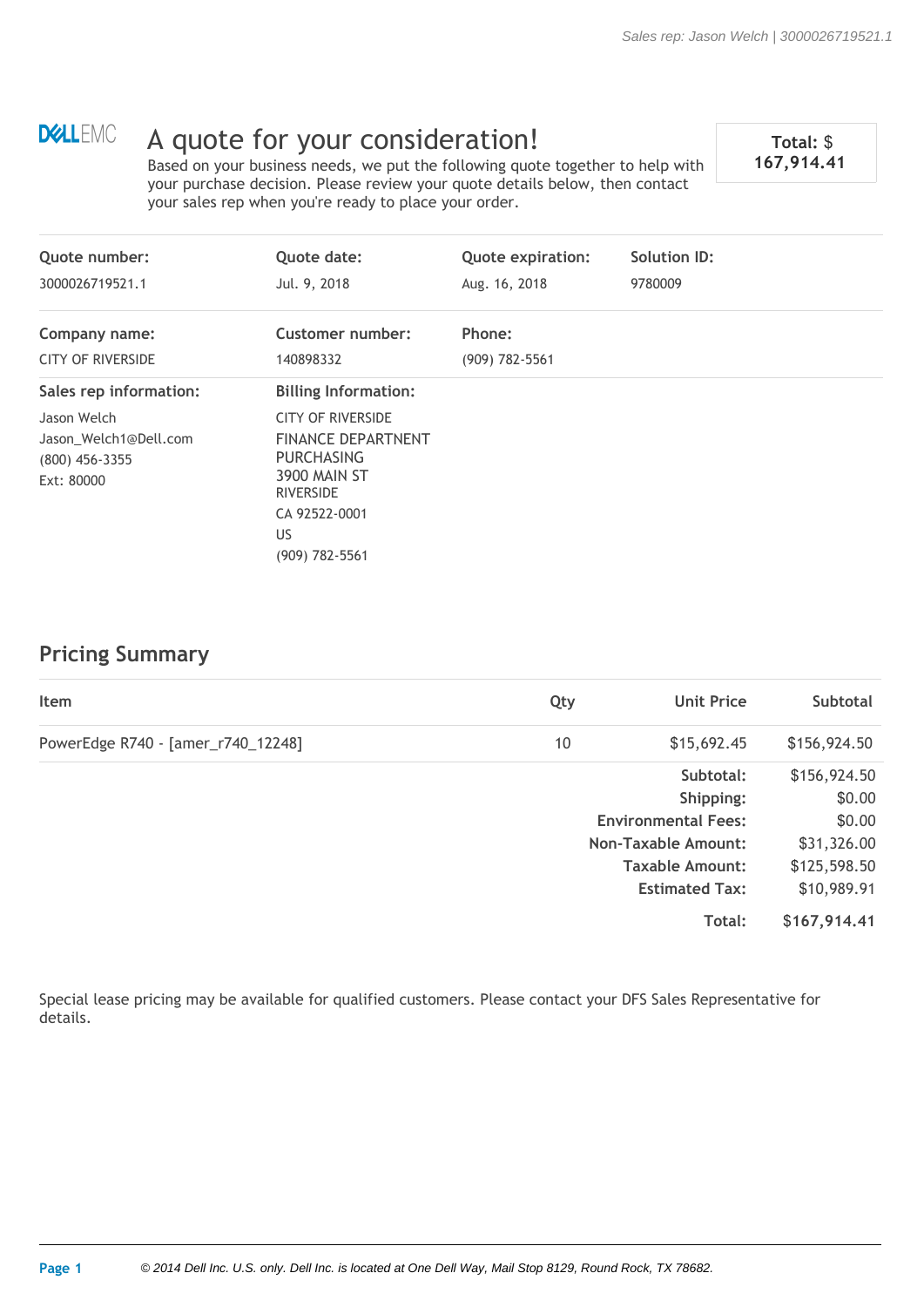## **Dear Customer,**

Your Quote is detailed below; please review the quote for product and information accuracy. If you find errors or desire certain changes please contact me as soon as possible.

Regards,

Jason Welch

Order this quote easily online through your Premier page, or if you do not have Premier, using Quote to Order

## **Group 1 - Group 1**

| <b>Shipping Contact:</b><br>ROSALINDA ACOSTA | Shipping phone:<br>(909) 782-5561                                                                                   | Shipping via:<br><b>DELL Standard Delivery</b> | <b>BASEMENT</b><br><b>RIVERSIDE</b><br>US | <b>Shipping Address:</b><br><b>3900 MAIN ST</b><br><b>INFORMATION SYSTEMS -</b><br>CA 92522-0000 |  |
|----------------------------------------------|---------------------------------------------------------------------------------------------------------------------|------------------------------------------------|-------------------------------------------|--------------------------------------------------------------------------------------------------|--|
| <b>SKU</b>                                   | <b>Description</b>                                                                                                  | Qty                                            | <b>Unit Price</b>                         | <b>Subtotal</b>                                                                                  |  |
|                                              | PowerEdge R740 - [amer_r740_12248]                                                                                  | 10                                             | \$15,692.45                               | \$156,924.50                                                                                     |  |
|                                              | Estimated delivery date: Aug. 3, 2018<br><b>Contract No: WN03AGW</b><br>Customer Agreement No: MNWNC-108/7157034003 |                                                |                                           |                                                                                                  |  |
| 210-AKXJ                                     | PowerEdge R740 Server                                                                                               | 10                                             |                                           |                                                                                                  |  |
| 329-BDKH                                     | PowerEdge R740/R740XD Motherboard                                                                                   | 10                                             |                                           |                                                                                                  |  |
| 461-AADZ                                     | No Trusted Platform Module                                                                                          | 10                                             |                                           |                                                                                                  |  |
| 321-BCSM                                     | Chassis with up to 8 x 2.5" SAS/SATA Hard Drives for 2CPU<br>Configuration                                          | 10                                             |                                           |                                                                                                  |  |
| 340-BLKS                                     | PowerEdge R740 Shipping                                                                                             | 10                                             |                                           |                                                                                                  |  |
| 343-BBFU                                     | PowerEdge R740 Shipping Material                                                                                    | 10                                             |                                           |                                                                                                  |  |
| 338-BLMC                                     | Intel Xeon Gold 6130 2.1G, 16C/32T, 10.4GT/s, 22M<br>Cache, Turbo, HT (125W) DDR4-2666                              | 10                                             |                                           |                                                                                                  |  |
| 374-BBNW                                     | Intel Xeon Gold 6130 2.1G, 16C/32T, 10.4GT/s, 22M<br>Cache, Turbo, HT (125W) DDR4-2666                              | 10                                             |                                           |                                                                                                  |  |
| 412-AAIQ                                     | <b>Standard 1U Heatsink</b>                                                                                         | 10                                             |                                           |                                                                                                  |  |
| 412-AAIQ                                     | <b>Standard 1U Heatsink</b>                                                                                         | 10                                             |                                           |                                                                                                  |  |
| 370-ADNU                                     | 2666MT/s RDIMMs                                                                                                     | 10                                             |                                           |                                                                                                  |  |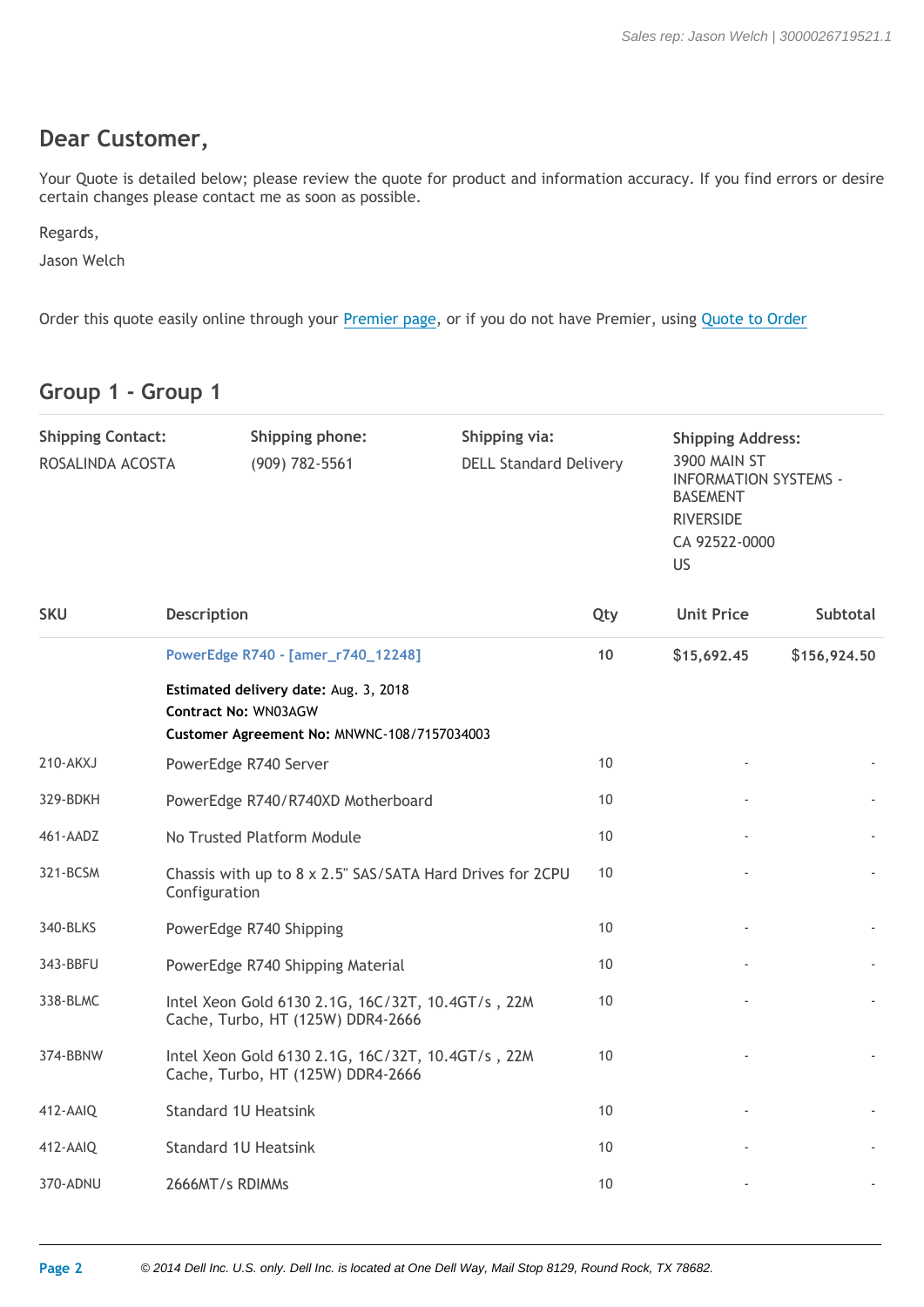| 370-AAIP | Performance Optimized                                                                              | 10   |  |
|----------|----------------------------------------------------------------------------------------------------|------|--|
| 780-BCDN | RAID <sub>1</sub>                                                                                  | 10   |  |
| 405-AAOE | PERC H730P RAID Controller, 2GB NV Cache, Adapter, Low<br>Profile                                  | 10   |  |
| 619-ABVR | No Operating System                                                                                | 10   |  |
| 421-5736 | No Media Required                                                                                  | 10   |  |
| 379-BCQV | iDRAC Group Manager, Enabled                                                                       | 10   |  |
| 379-BCSG | iDRAC, Legacy Password                                                                             | 10   |  |
| 330-BBHE | Riser Config 3, 2 x8, 3 x16 slots                                                                  | 10   |  |
| 555-BDXY | QLogic FastLinQ 41164 Quad Port 10GbE SFP+, rNDC                                                   | 10   |  |
| 429-ABBU | DVD ROM, SATA, Internal                                                                            | 10   |  |
| 384-BBPY | 6 Standard Fans for R740/740XD                                                                     | 10   |  |
| 450-ADWS | Dual, Hot-plug, Redundant Power Supply (1+1), 750W                                                 | 10   |  |
| 325-BCHU | PowerEdge 2U Standard Bezel                                                                        | 10   |  |
| 350-BBKG | Dell EMC Luggage Tag                                                                               | 10   |  |
| 350-BBJV | No Quick Sync                                                                                      | 10   |  |
| 384-BBBL | Performance BIOS Settings                                                                          | $10$ |  |
| 770-BBBQ | ReadyRails Sliding Rails Without Cable Management Arm                                              | 10   |  |
| 631-AACK | No Systems Documentation, No OpenManage DVD Kit                                                    | $10$ |  |
| 332-1286 | <b>US Order</b>                                                                                    | $10$ |  |
| 813-9119 | Dell Hardware Limited Warranty Plus On-Site Service                                                | 10   |  |
| 813-9163 | ProSupport Plus: Next Business Day On-Site Service After<br>Problem Diagnosis, 5 Years             | 10   |  |
| 813-9164 | ProSupport Plus: 7x24 HW/SW Technical Support and<br>Assistance, 5 Years                           | 10   |  |
| 951-2015 | Thank you for choosing Dell ProSupport Plus. For tech<br>support, visit //www.dell.com/contactdell | 10   |  |
| 900-9997 | <b>On-Site Installation Declined</b>                                                               | 10   |  |
| 973-2426 | <b>Declined Remote Consulting Service</b>                                                          | 10   |  |
| 370-ADNF | 32GB RDIMM 2666MT/s Dual Rank                                                                      | 120  |  |
| 400-ASGQ | 300GB 15K RPM SAS 12Gbps 512n 2.5in Hot-plug Hard Drive                                            | 20   |  |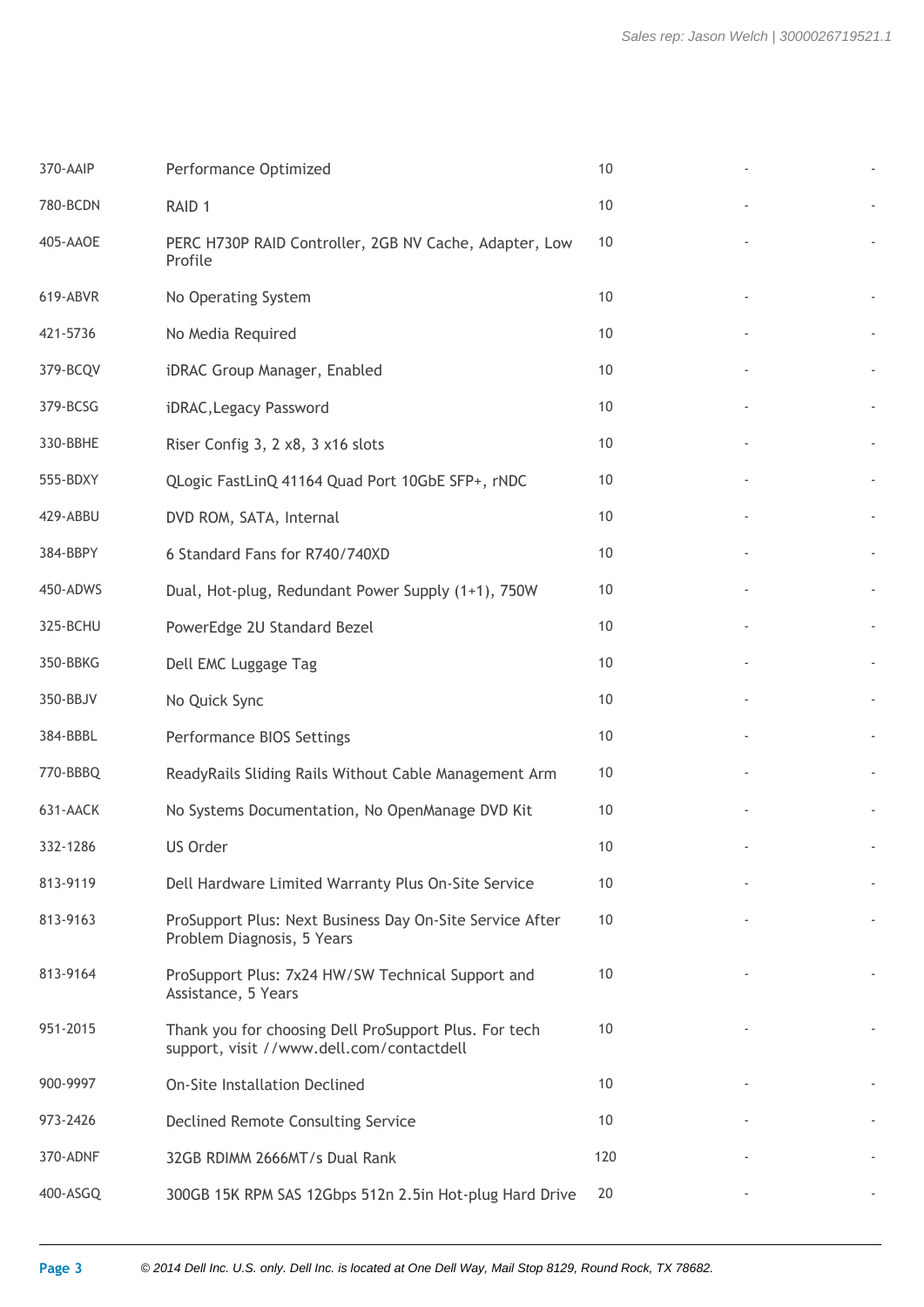| 385-BBKT | iDRAC9, Enterprise                                                       | 10 |   |  |
|----------|--------------------------------------------------------------------------|----|---|--|
| 528-BBWT | <b>OME Server Configuration Management</b>                               | 10 | ٠ |  |
| 406-BBEB | QLogic 2560, Single Port 8Gb Optical Fibre Channel HBA                   | 20 |   |  |
| 492-BBDH | C13 to C14, PDU Style, 12 AMP, 2 Feet (.6m) Power Cord,<br>North America | 20 |   |  |

| \$156,924.50 | Subtotal:                  |
|--------------|----------------------------|
| \$0.00       | Shipping:                  |
| \$0.00       | <b>Environmental Fees:</b> |
| \$10,989.91  | <b>Estimated Tax:</b>      |
| \$167,914.41 | Total:                     |